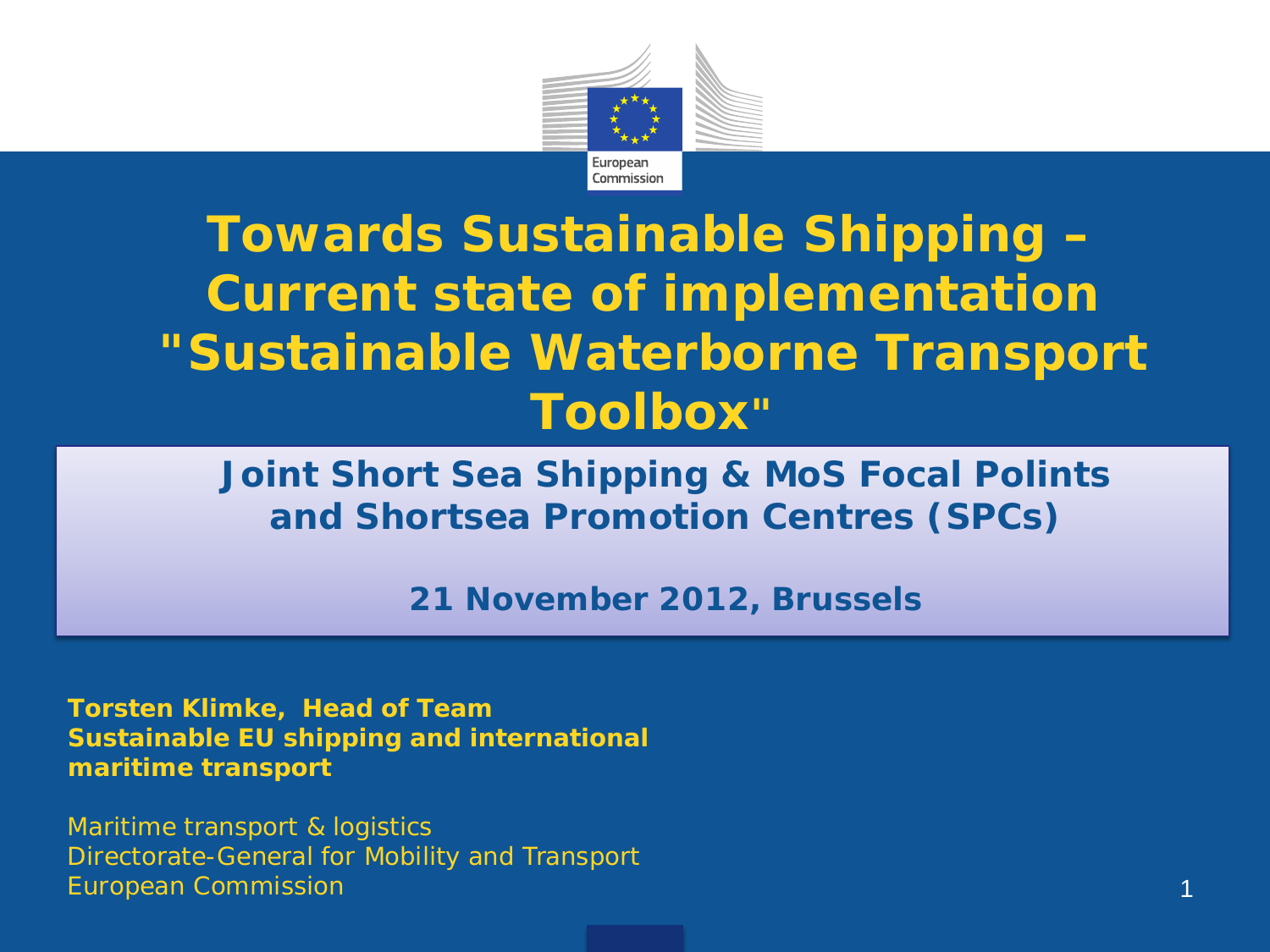

### **Outline**

- **Rational for the Toolbox' accompanying measures**
- **Aim**
- **Current State of implementation** 
	- *Short term measures*
	- *Medium to long term measures*
- **Next step**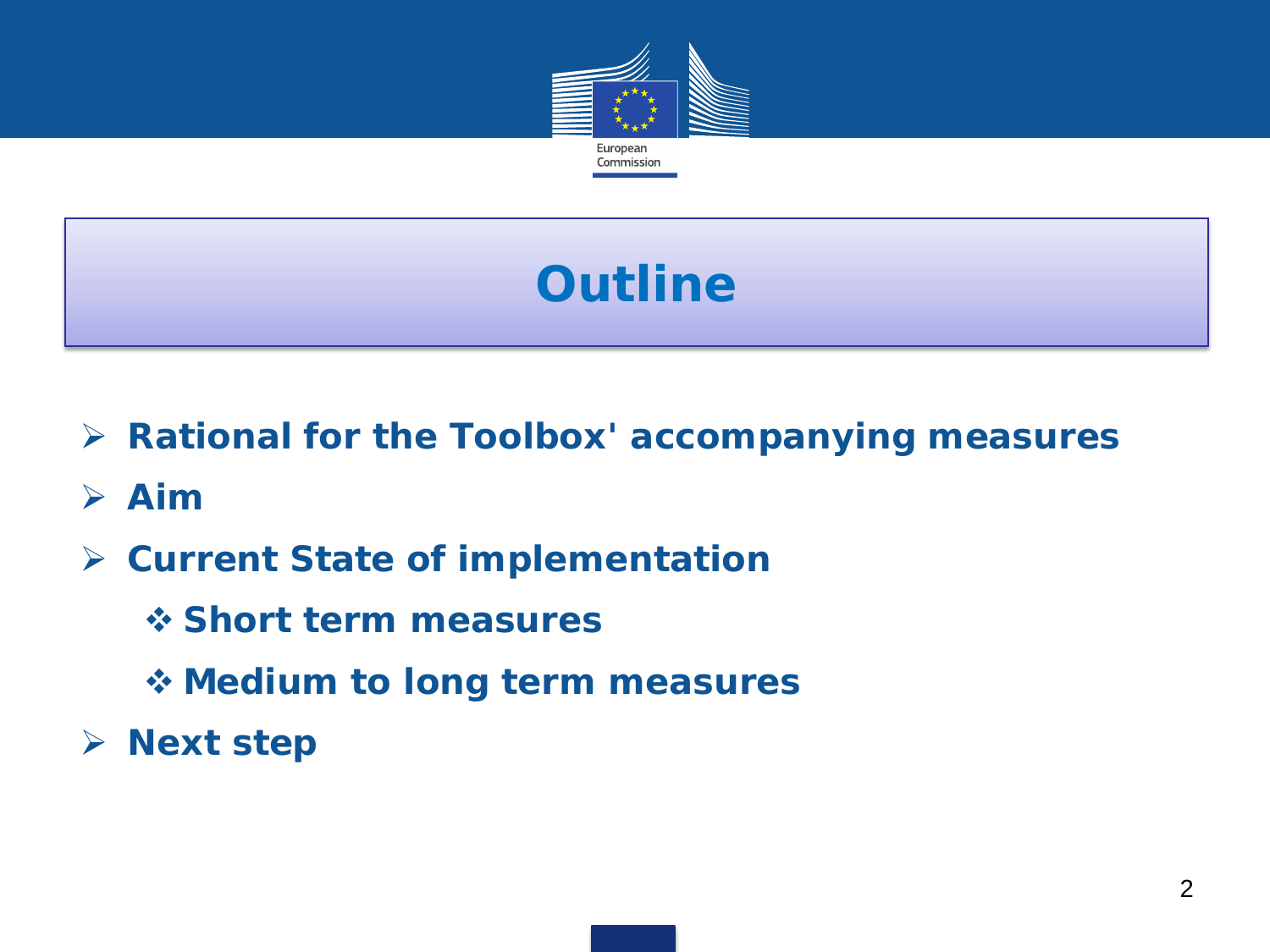

### **Rational for the Toolbox' measures**

- **Commission' staff working paper "Pollutant emission reduction from maritime transport and the Sustainable Waterborne Transport Toolbox" (SEC (2011)1052 final), 16/09/2011**
	- *Promote alternative methods of compliance to the fuel-based option, i.e. the use of on-board exhaust gas cleaning systems or alternative fuels such as LNG to ensure timely compliance with the low sulphur standard*
	- *Seek solutions for minimizing compliance costs with the new environmental standard,*
	- *Assist the sector to achieve environmental sustainability*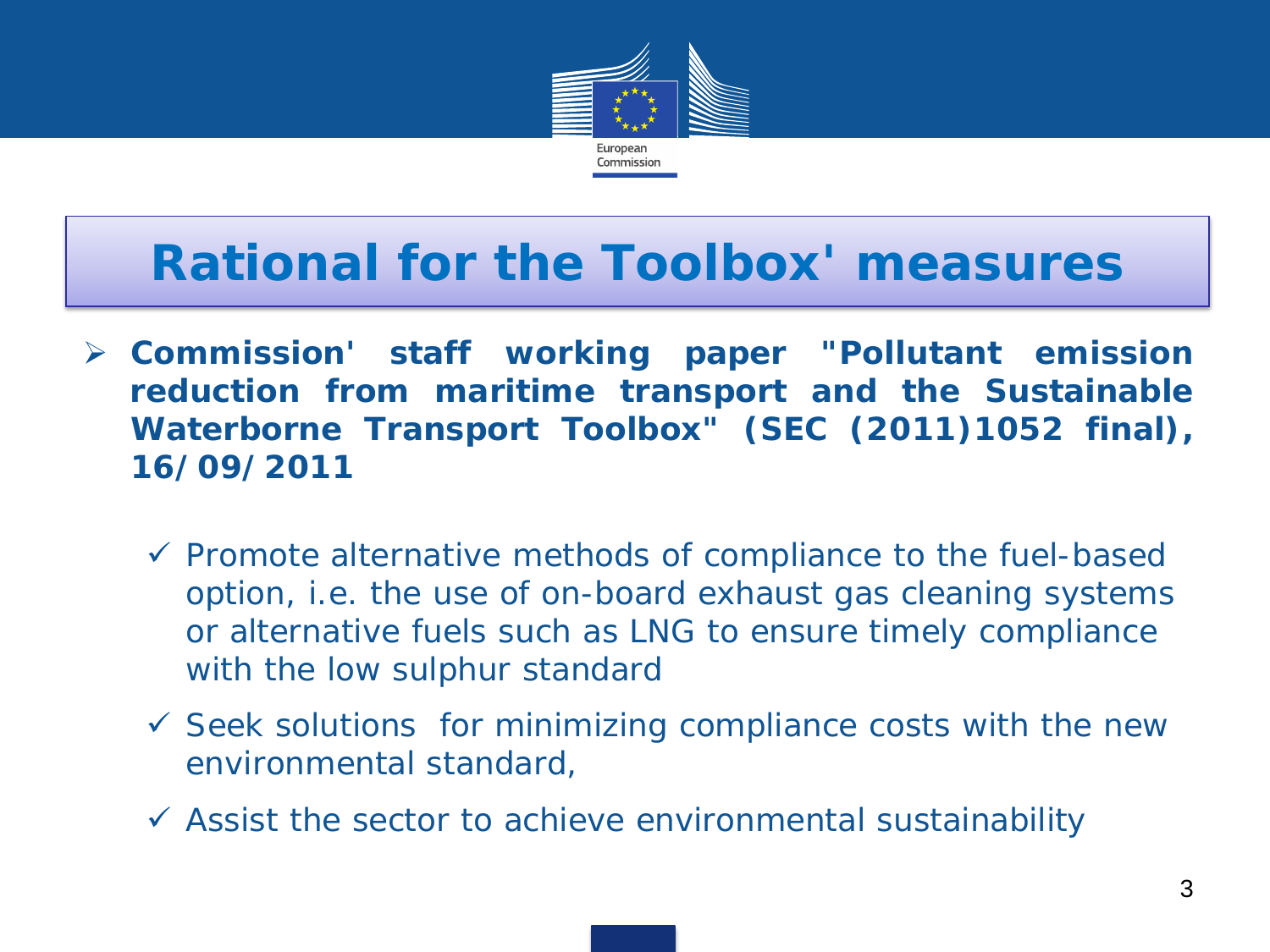

### **Toolbox's measures are aiming at:**

- *Promoting clean ship technology & alternative fuels, including the creation of adequate framework conditions (standards, guidelines, regulations);*
- *Developing green infrastructure that supports clean technology deployment (marine LNG shore based infrastructure & bunker delivery logistics, shore side electricity);*
- *Enabling financing through* 
	- *EU funding instruments (TEN-T/MoS, Marco Polo II)*
	- *EIB lending facilities*
	- *National funds*
- *Ensuring support, for marine R&D and Innovation*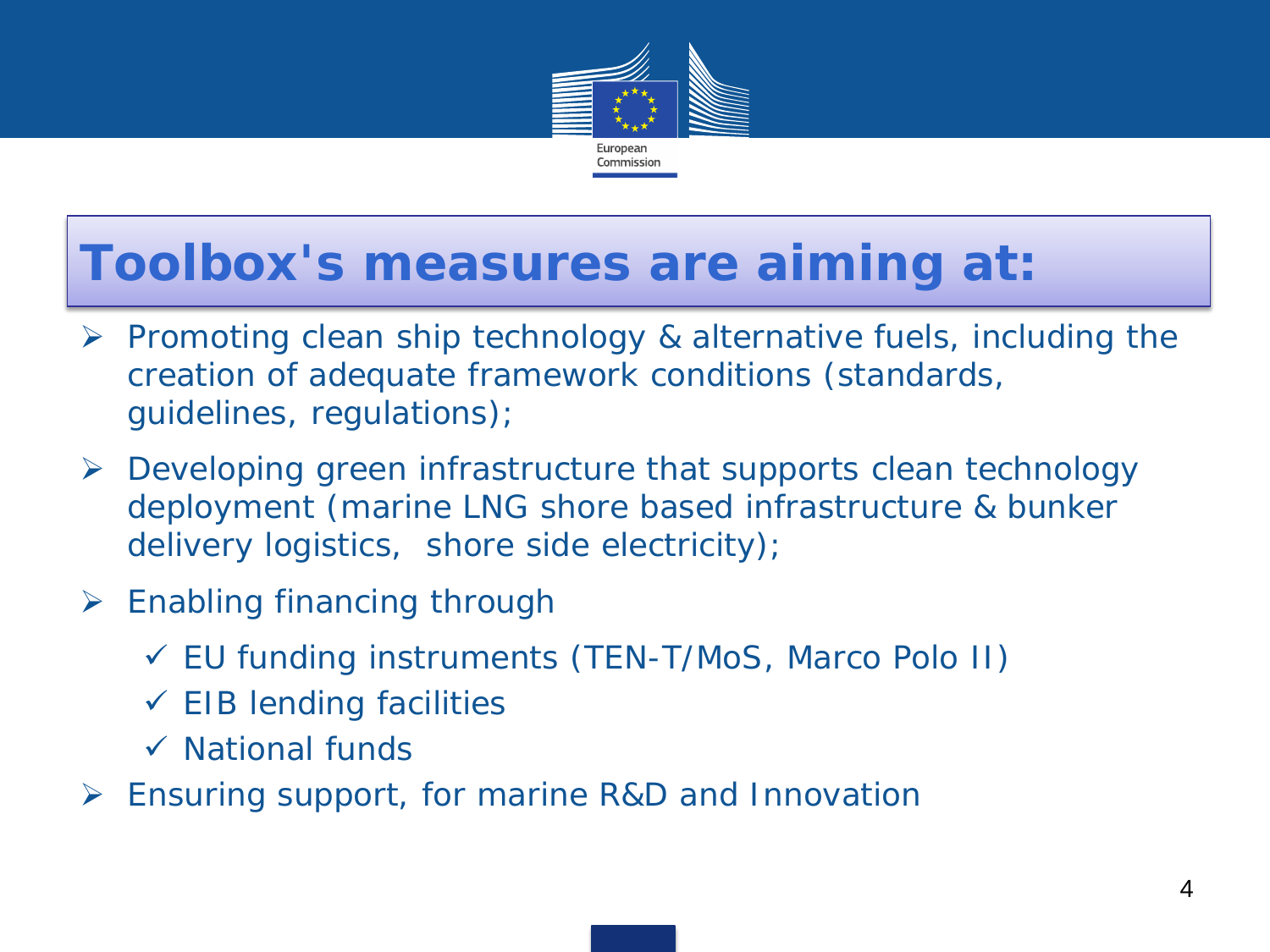

## **State of implementation**   *Short term measures*

 $\triangleright$  Political priorities supporting maritime projects testing, developing, and implementing clean ship technology, and green infrastructure development included in the EU funding progr.

#### **TEN-T Programme**

 *Co-funded feasibility studies, pilot projects, and works in support of LNG shore side infrastructure and bunkering logistics, SSE, as well as scrubbers;*

### **Marco Polo II Programme**

- *Presents funding opportunities for SSS-based projects implementing clean ship technology & operational practices reducing SOx emissions*
- *absorption of the available funding by the industry*

#### **European Investment Bank lending**

 *Available financing for fleet –wide optimisation projects i.e scrubber installation & LNG power conversion; No loan request from shipping to date !*

#### **State aid measures**

 *The application of this legal measure has been very limited due to lack of national public funds/ current financial & economic crisis; So far, only Finland has notified State aid measures.*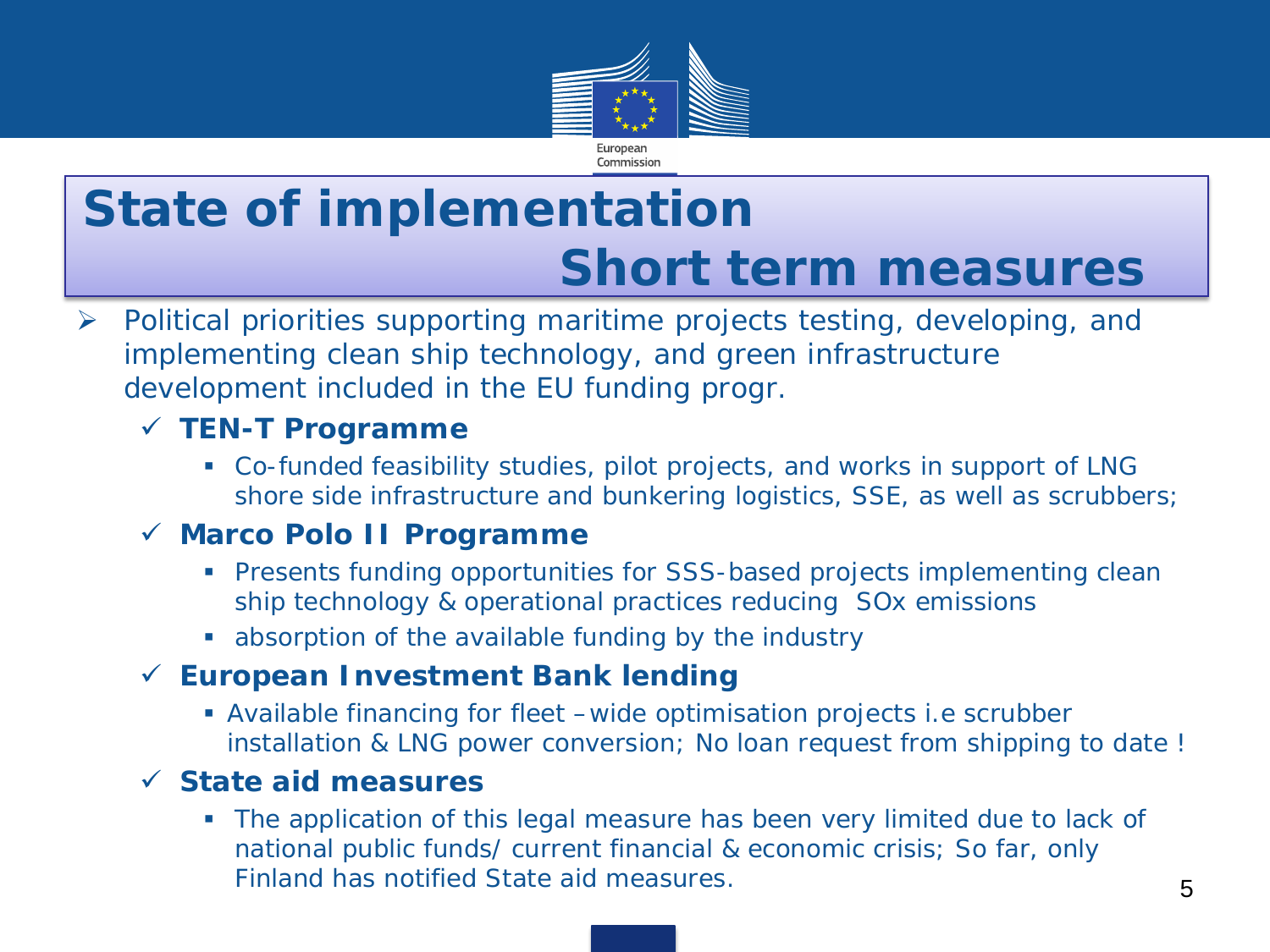

## **State of implementation** *Medium to long term measures*

 **Implementation of advanced green technology and alternative fuels** : Scrubbers, SSE, LNG – work in progress

#### **Regulatory measures**

- *Scrubber technology is part of Annex.1 of the marine Equipment Directive 2011/75/EU (the 7th ammendement, 2/09/11) [implemented]*
- *Mandatory provisions and standards for transport infrastructure, including LNG and SSE for shipping by the Clean Power for Transport Package.[under development]*
- *On-going work on the "framework conditions" for LNG (in cooperation with EMSA /ports/shipowners) Expert Group on LNG*
- *Scope of Directive 2000/59/EC on port reception facilities - currently under revision– to be extended in accordance with MARPOL Annex VI (scrubber waste)*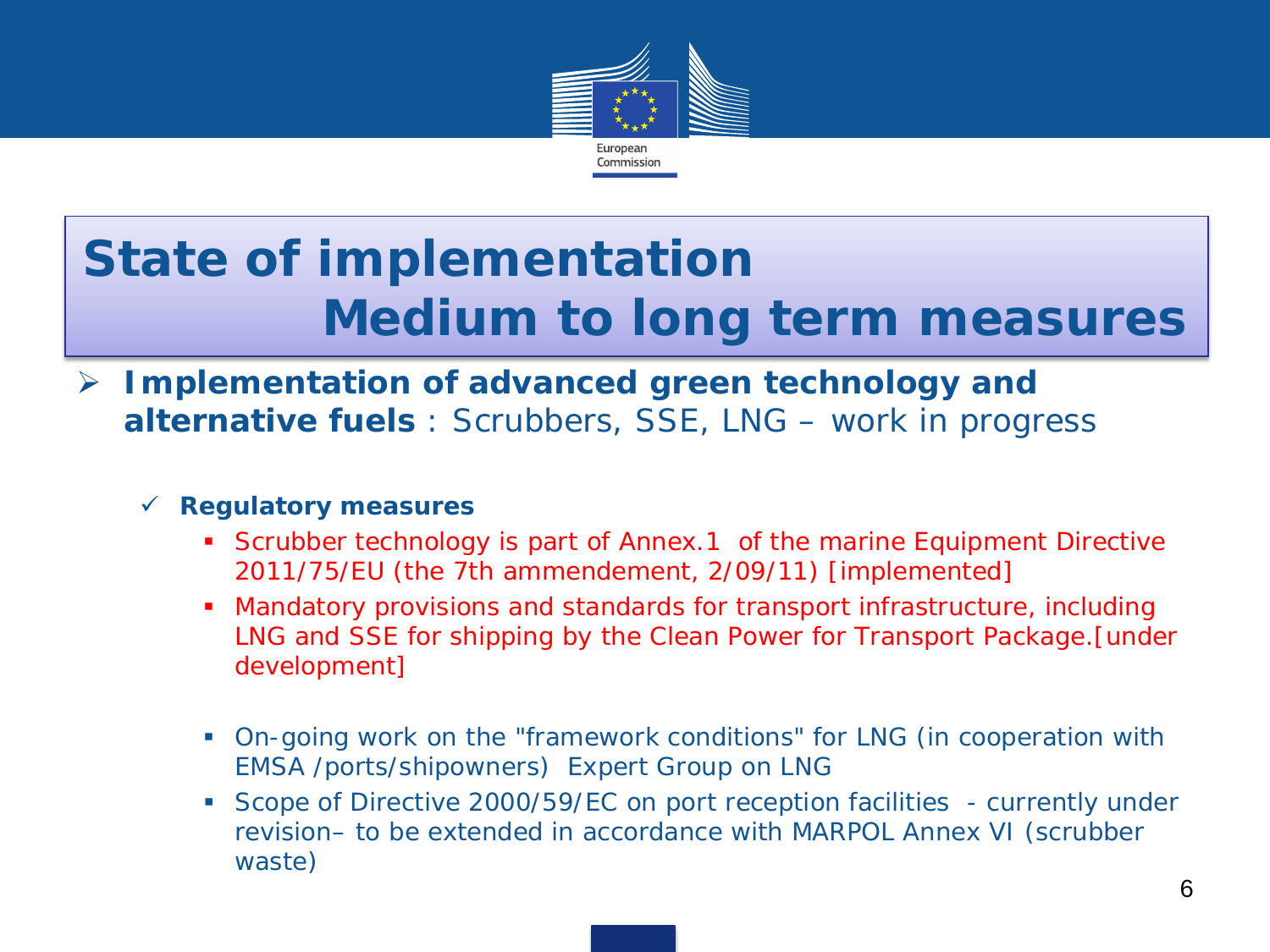

### **State of implementation**  *Medium to long term measures*

#### **Non-regulatory measures**

*The Commission to undertake the development of a stakeholder platform* 

#### **Development of adequate green infrastructure and superstructure**

 *Further feasibility studies, pilot projects, and works in support of LNG shore side infrastructure and bunkering logistics, SSE, as well as scrubbers cofunded by TEN-T – on-going* 

#### **Economic, financial instruments and funding instruments**

- *A first incentive for the use of shore side electricity -- exemption from the electricity tax proposed by the revised Energy Taxation Directive 2003/96/EC.*
- **Research, Development and Innovation**
	- *Communication "Research and innovation for Europe's future mobility" adopted in September 2012*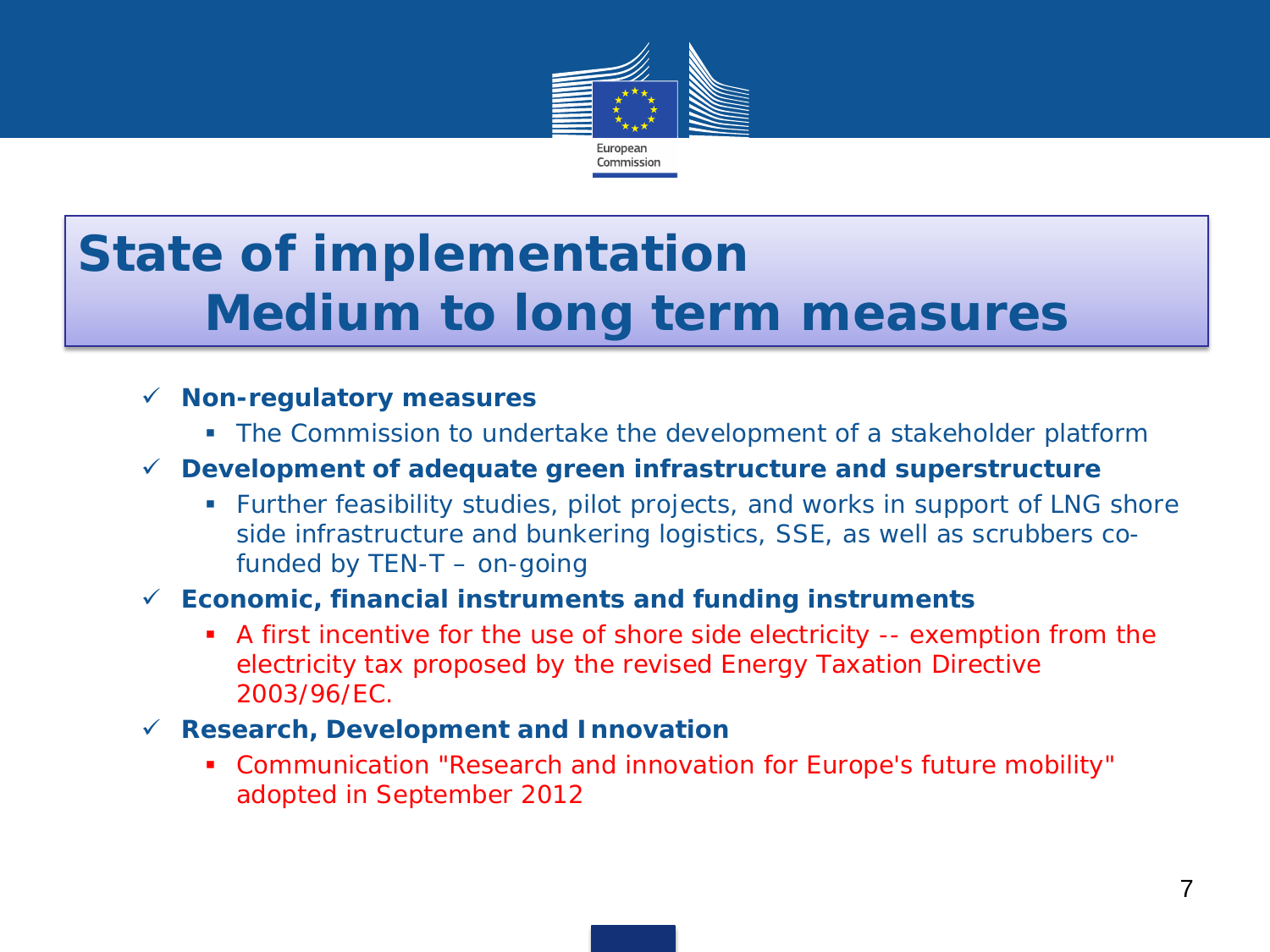

### **Next steps**

### WORK IN PROGRESS …

 **Commission PROGRESS REPORT on the current state of implementation of the Toolbox' measures, including the way forward – to be presented shortly.** 

- **Save the date : 4th of December -- Third LNG Expert Group Meeting takes place in Brussels**
	- $\checkmark$  Purpose : discuss and validate the preliminary results of a study commissioned by EMSA to GL – on standards and rules for bunkering of gas fuelled ships.